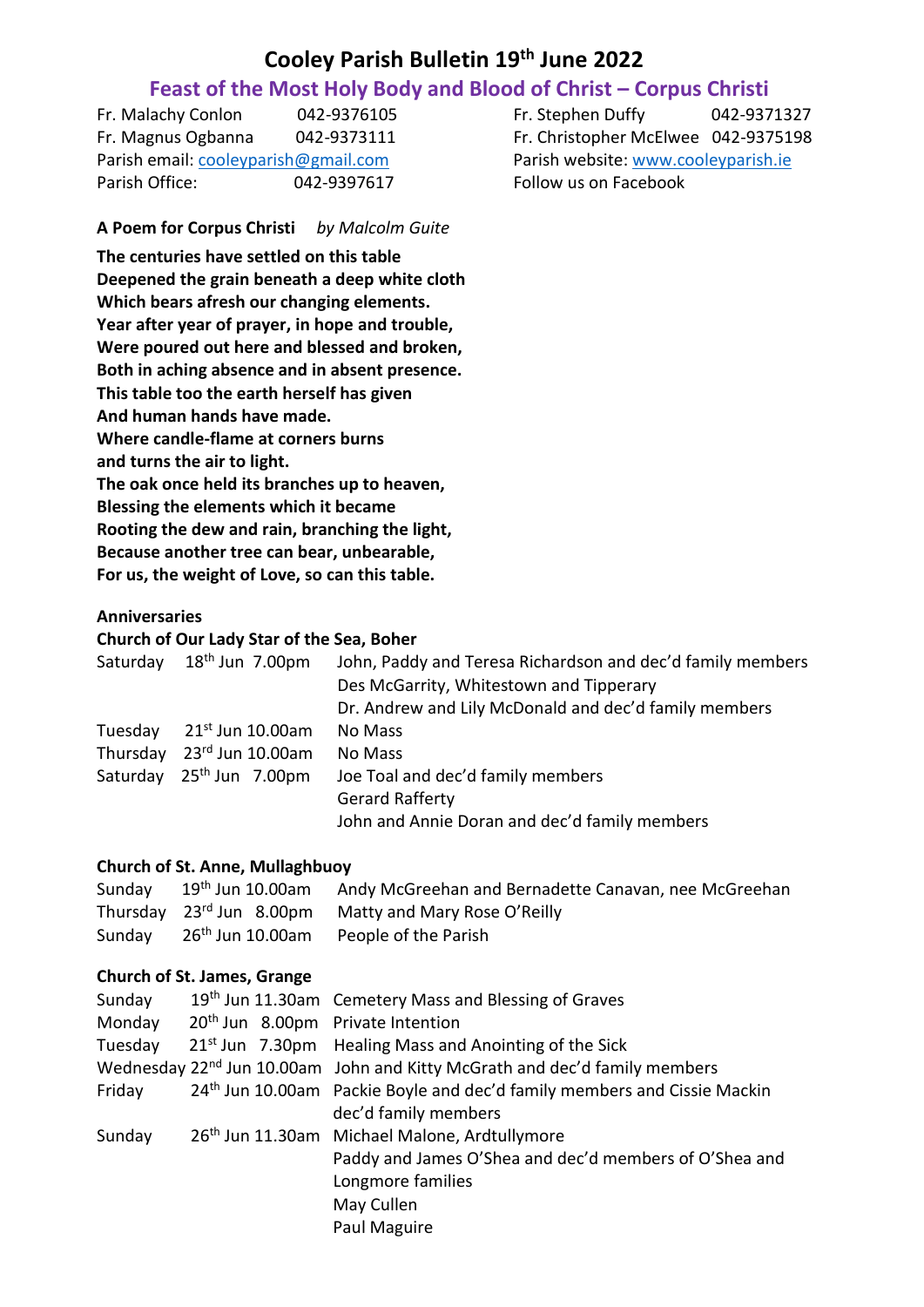### **Recently Deceased**

Padraig McGrane, Castletowncooley Evelyn Fearon, nee Dooley, Meigh Pat Grant, Newry

# **Feast of the Body and Blood of Christ**

This Sunday (19th June) there will be Adoration and Devotion to honour the most Holy Body and Blood of Christ in the Church of St. James, Grange from 7 – 8pm. All are welcome.

# **Baptisms (by arrangement)**

Baptisms will be celebrated on Saturday evenings at 5.00pm

#### **Funerals**

When a Funeral Mass is being celebrated in the Parish there will be no other Mass celebrated that day

# **Parish Bulletin**

Anyone who would like a copy of the bulletin sent to them by email each week should request this by emailing the Parish office at: [cooleyparish@gmail.com](mailto:cooleyparish@gmail.com)

# **Trocaire Lenten Appeal**

Final total .. .. .. € 6941.00 Sincere thanks for your continued generous support

# **Cemetery Mass and Blessing of Graves 2022**

Grange cemetery - This Sunday  $19<sup>th</sup>$  June at 11.30am Boher cemetery - Saturday 23<sup>rd</sup> July at 7pm Cill Mhuire - Monday 15<sup>th</sup> August at 7pm

# **Monthly Healing Mass**

The Monthly Healing Mass and Anointing of the Sick will take place this Tuesday 21st June at 7.30pm in Church of St. James, Grange. After Mass there will be a quiet time for Adoration of the Eucharist. All are welcome

#### **Eucharistic Adoration**

Eucharistic Adoration – this Saturday there will be exposition of the Blessed Sacrament in the Church of St. James, Grange from 10.00am – 1.00pm. You are very welcome to drop in for silent prayer, to encounter the living and healing presence of Jesus. Given the war in Ukraine, this is an opportunity to pray for much needed peace in the world and in all our hearts.

#### **Pastoral Council**

As we invite parishioners to engage with the Synodal Pathway, we welcome ideas and suggestions as to how we might more faithfully answer God's call as a Parish Community. Contact any member of the Pastoral Council or the Parish Office directly at [cooleyparish@gmail.com](mailto:cooleyparish@gmail.com)

#### **Cooley Parish Pilgrimage to Lourdes**

Pilgrimage from Cooley Parish to Lourdes will take place Friday 26<sup>th</sup> August 2022 for 5 nights full board accommodation in Hotel La Solitude €799 per person sharing – deposit of €250 per person is now payable. Still a few seats available. Contact Parochial House 042-9376105 or the Parish Office 042-9397617.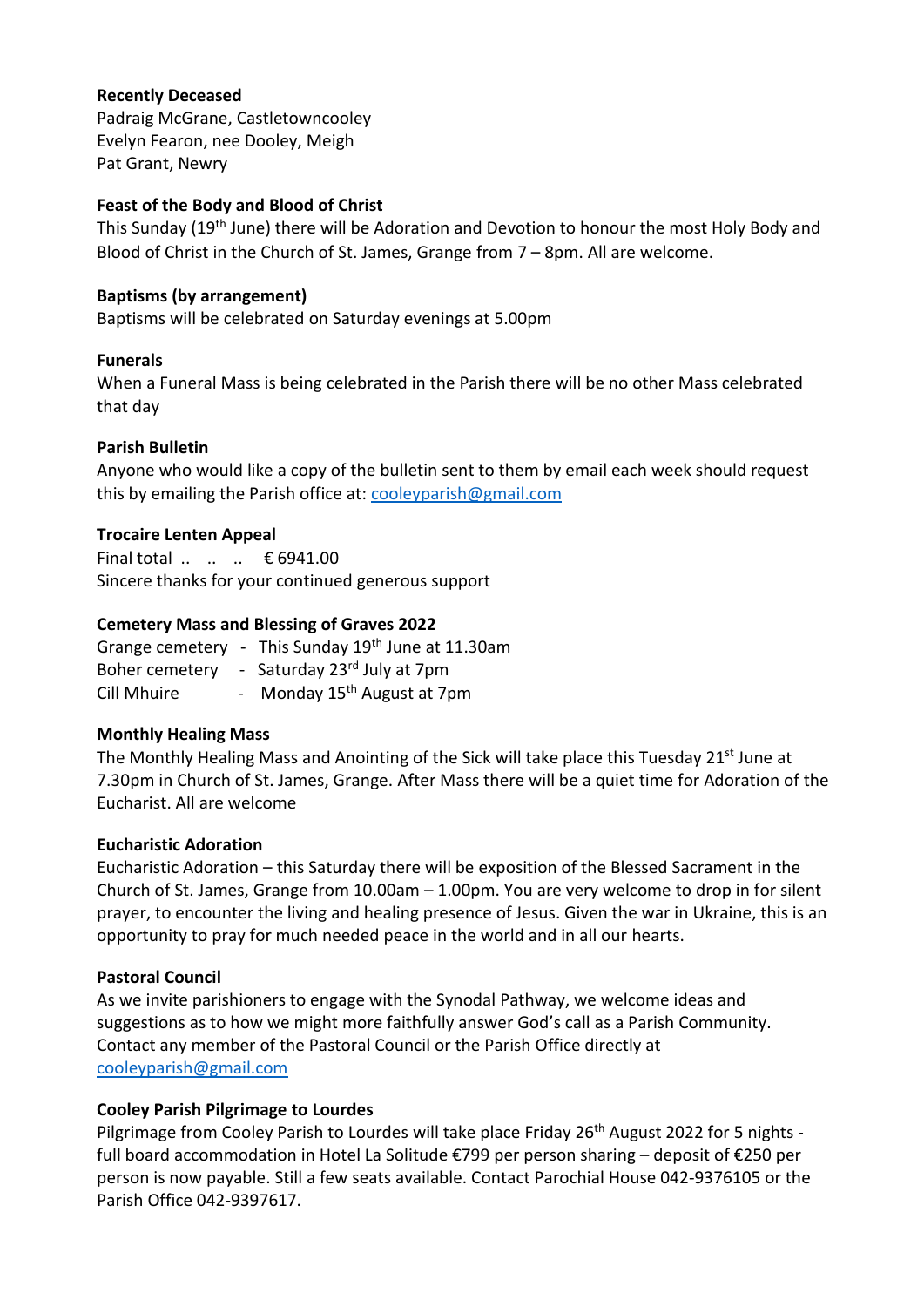# **Lough Derg Re-Opens**

Lough Derg welcomes Pilgrims again with a full Pilgrimage programme this summer:

- 3 Day Pilgrimage:  $1^{st}$  Jun  $15^{th}$  Aug. Booking advised. Concessions available for students, senior & groups
- 1 Day Retreats and guided Pilgrim Path experience: dates in late August through September.

Booking essential. All booking info at [www.loughderg.org,](http://www.loughderg.org/) email [info@loughderg.org](mailto:info@loughderg.org) or 0719861518

# **Marian Pilgrimages Medjugorje**

Marian Pilgrimage to Medjugorje – Dublin direct to Mostar – Medjugorje (return via Split)  $17<sup>th</sup>$  August – 24<sup>th</sup> August 2022 – 7 nights half board €615. Accompanied by Fr. John McKeever For more info contact Martin or Lucia 048-27531847 or 079-26132847

# **Covid Booster Vaccinations for over 65's**

Covid Booster Vaccinations for over 65's at Carlingford Medical Centre on Tuesday and Thursday afternoons. Anyone interested can call 042-9373110 or 042-9373617 for an appointment

# **HomeInstead care for the Aging Adults**

Visit<www.HomeInstead.ie/Become-a-CAREGiver> or call 041-2132322 to become a carer in our community

# **ALONE – Volunteer Support**

ALONE provides many services to Older People in our area to enable them to stay living at home for longer. ALONE recruits, trains and supports Volunteers for two services:

- 1. Visitation and Befriending Service, which is where a volunteer gives an hour a week of their time to provide companionship to an Older Person.
- 2. Telephone Support and Befriending Service, which is where a volunteer makes friendly calls to Older People once a week for a 2-hour shift.

We currently have older people in our surrounding area looking for both of these services. Would you be willing to provide companionship or make calls to Older People once a week? ALONE are seeking volunteers in our area. Full training and support provided. Contact: 086- 1085965 or [volunteer@alone.ie](mailto:volunteer@alone.ie)

#### **Prayer by Telephone**

The Sisters of Mercy, "Bethany" 34, Point Road, Dundalk welcome any person who may wish to request prayer, especially during difficult times. All requests are confidential. Phone 042- 9331602

#### **Diploma in Pastoral Liturgy**

A blended learning programme leading to an accredited Diploma in Pastoral Liturgy will commence in Sepember in St. Patrick's Pontifical University, Maynooth

#### **Permit for Church Gate Collections**

All Church Gate Collections must give a copy of a valid Garda Permit to the Parish Office at least 2 weeksbefore the collection date